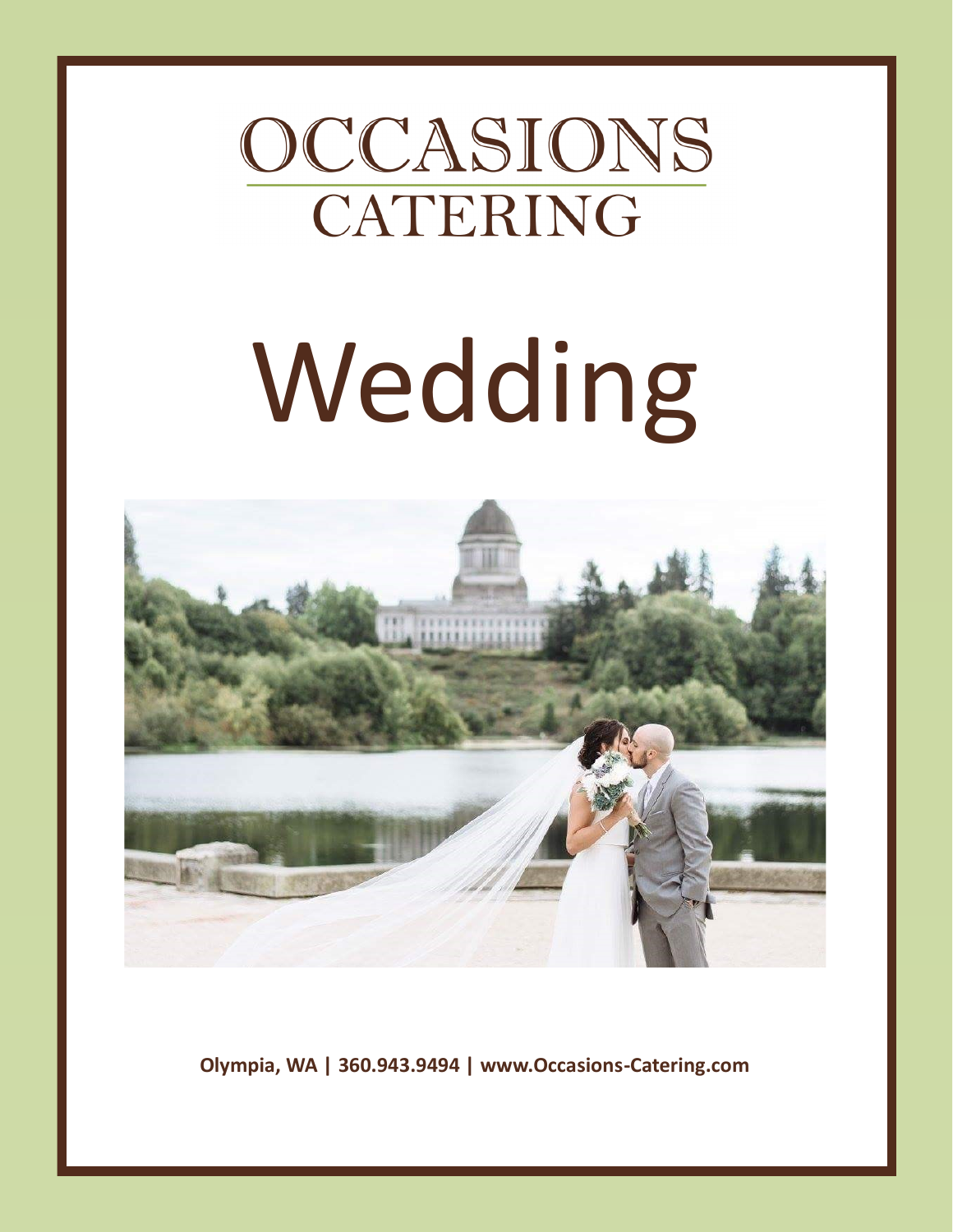## Hors D'oeuvres

### **We Recommend These Hors D'oeuvres for Tray Passed Service**

**Northwest Smoked Salmon Spread on Crostini Topped with Smoked Salmon | 4.00**

**Honey & Fruited Chevre On Crostini | 3.50**

**Honey Walnut Chevre On Crostini | 3.50**

**Herbed Chevre On Crostini | 3.50**

**Sun Dried Tomato Cheese Torte on Crostini | 4.25**

**Tomato & Balsamic Drizzle on Crostini | 3.50**

**Prosciutto Pesto Ricotta & Cherry Tomatoes on Crostini | 3.75**

**Herbed Artichoke Spread on Crostini | 3.75**

**Tomato, Avocado, Olive and Fresh Basil on Crostini | 3.75**

**Cajun Deviled Eggs | 4.50** Mayonnaise, Dijon Mustard, Salt, Pepper & Cayenne Pepper. Blended with Hard Boiled Egg Yolk

**Smoked Salmon Deviled Eggs | 5.00** Smoked Salmon, Mayonnaise & Paprika. Blended with Hard Boiled Egg Yolk

**Bruschetta with Tomato & Mozzarella | 3.50** Chopped Tomatoes, Mozzarella Cheese Served On Our Homemade Bruschetta

**Assorted Phyllo Cups | 3.25** Phyllo Cups Filled with Basil Chicken Salad or Shrimp & Herbed Cheese.

**Caprese Skewers | 4.25** Cherry Tomatoes, Fresh Basil Leave, & Mozzarella Cheese. Topped with a Balsamic Vinaigrette *Add Salami & Black Olives .50*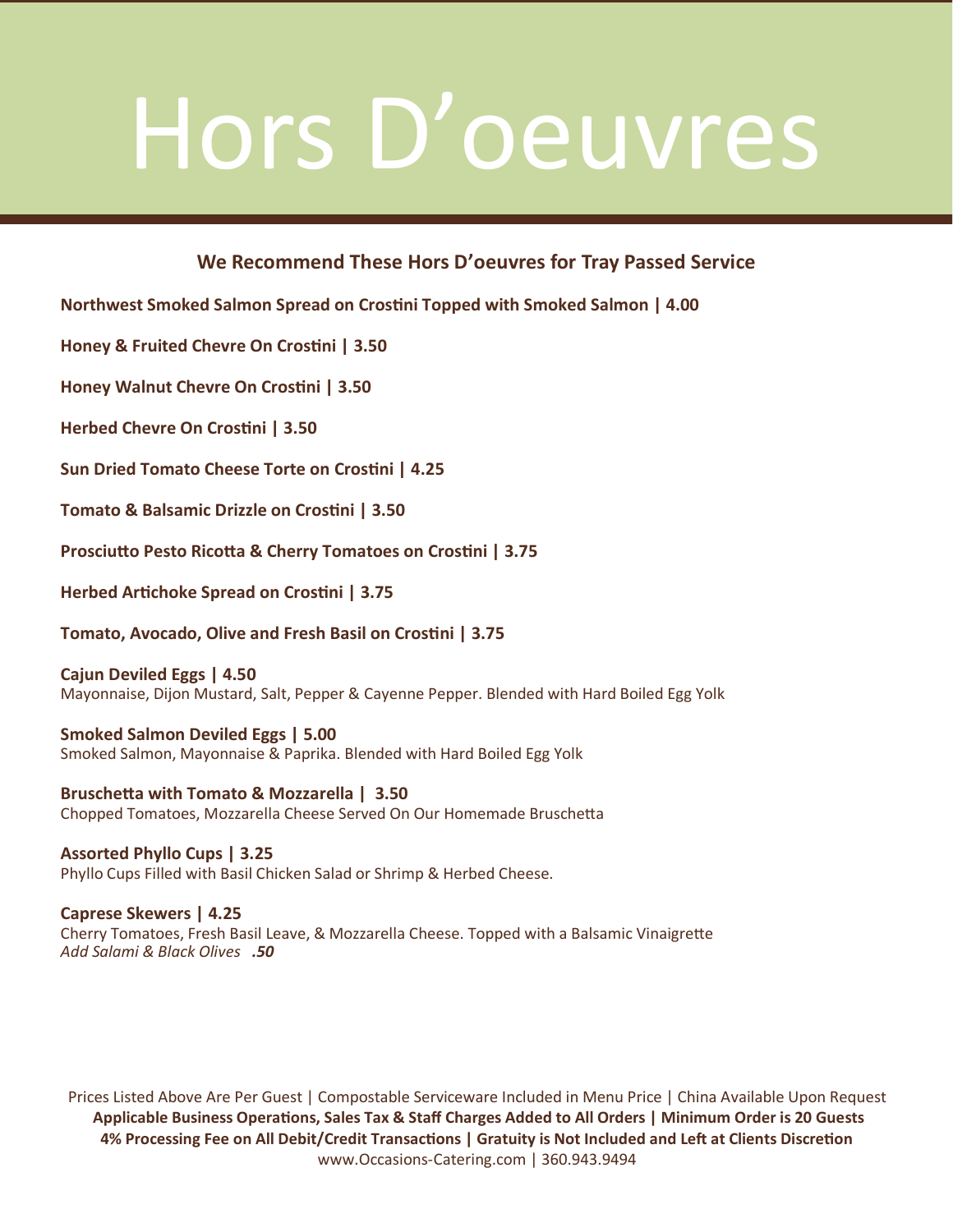## Cold Hors D'oeu-

### **Quinoa Stuffed Mini Peppers | 5.00**

Steamed Quinoa Stuffed with Cilantro, Salt & Pepper To Taste

### **Cucumber Rolls with Creamy Avocado | 5.00**

Cucumbers Sliced Thin with Creamy Avocado, Capers, Lemon Juice, Parsley, Fresh Dill & Cracked Pepper Rolled Up and Topped with Fresh Dill

**Asian Style Chilled Prawns | 6.25** Steamed Prawns Served with a Red Pepper, Green Chili & Chipotle Vinaigrette

### **Cedar Planked Salmon Filet | 6.25**

Cedar Planked Salmon Served with a Creamy Cucumber Aioli Sauce & Crackers

**Chips & Salsa | 2.75** Tri-Colored Corn Chips Served with Tomato, Onions, Green Onions, Fresh Cilantro & Tajin Spice Salsa

**Fruit & Cheese Display | 5.25**  Fresh Seasonal Fruit Served with a Variety of Cheeses, Breadsticks, Olives & Nuts

### **Fruit Mini Kabobs | 3.75**

Sliced Watermelon, Strawberries, Cantaloupe & Honeydew Melon

### **Prosciutto Pinwheels | 3.50**

Flour Tortillas Wrapped With Prosciutto & Cream Cheese. Served with a Dijon Mustard Dipping Sauce on the Side

### **Tropical Chilled Prawns | 5.75** Chilled Prawns Topped with Pineapple Mango Relish

### **Spicy Gazpacho Sips | 3.50** Served with Celery Sticks

**Shrimp On Ice | 6.00** Shrimp on Ice with Cocktail Sauce, Cilantro Aioli & Vodka Crème Dip

**Shrimp, Lettuce & Tomato Cups | 5.00** Seasoned Cherry Tomatoes Stuffed with Arugula Lettuce & Shrimp with a Dollop of Aioli

### **Roast Beef Crostini | 4.00**

Thinly Sliced Roast Beef on Crostini with Horseradish & Arugula

### **Shrimp Stuffed Endive | 5.75**

Belgian Endive Leaves Stuffed with Seasoned Shrimp Salad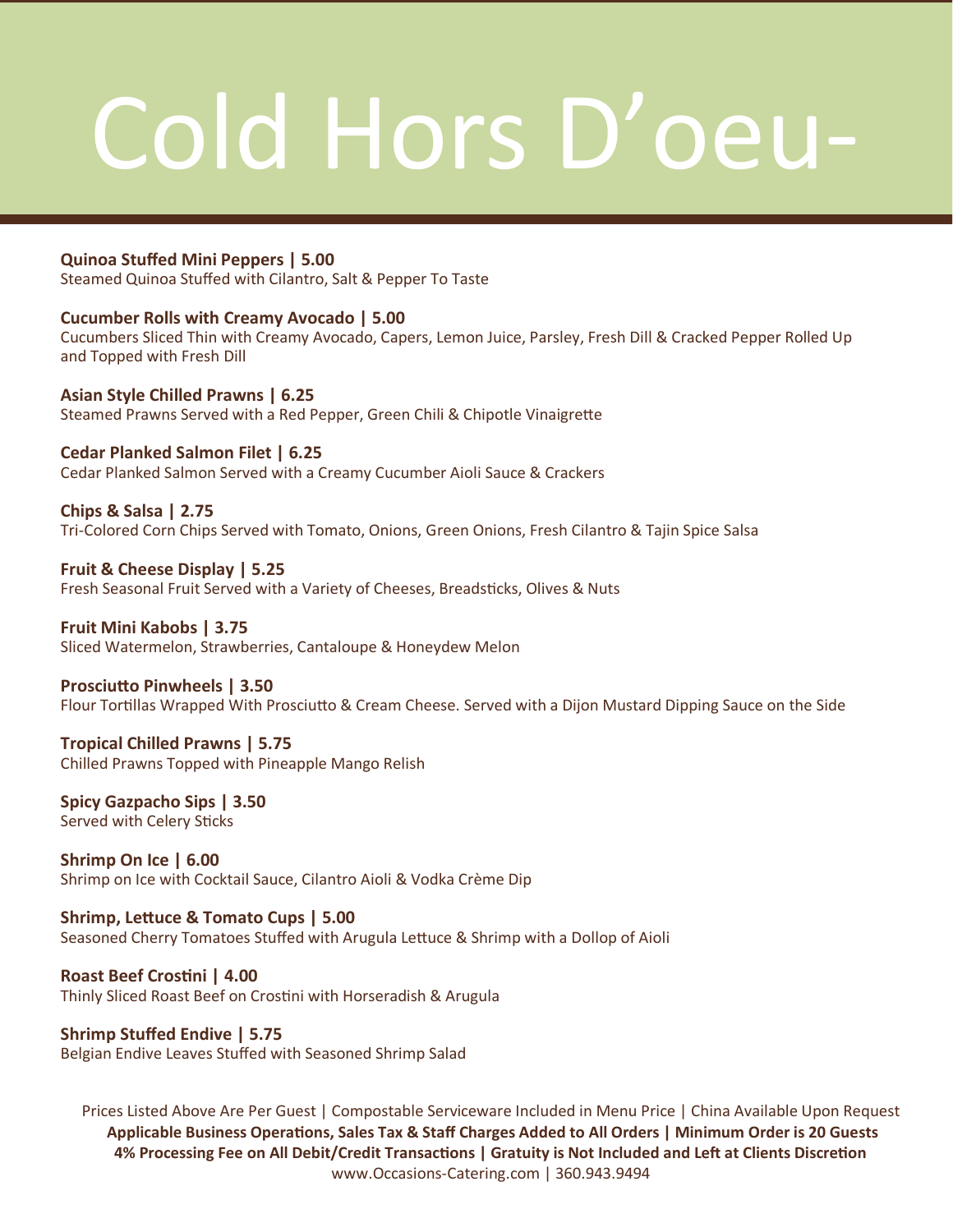## Cold Hors D'oeu-

**Crudités Platter | 4.00** Platter of Fresh Vegetables with House Made Ranch Dip

**Baja Dip | 3.50** Baja Dip with Tri-Color Corn Chips, Layered with Beans, Cheese, Olives, Tomatoes, Sour Cream, Guacamole & Green Onions

**Artichoke Dip | 3.75** Artichoke Dip with Bacon & Parmesan Cheese on Toasted Crostini

**Smoked Salmon Torte | 5.00** Layers of Herbed Cream Cheese, Pesto & Sundried Tomatoes. Topped with Smoked Salmon & Served with Crackers

**Carpaccio | 4.75** Sliced Rare Beef with Fresh Baked Silver Dollar Rolls & Horseradish Sauce

**Cedar Planked Salmon | 6.00** A Beautifully Traditional Garnished Northwest Salmon Favorite Served with Cucumber Sauce & Crackers

**Marinated Sweet Chili Prawns | 6.25** Black Sesame Prawns with an Asian Style Marinade, Julienned Vegetables & Black Sesame Seeds

**Roman Shrimp | 6.00** Prawns Marinated with Olive Oil, Lemon, Lime, Herbs & Bell Pepper Rings

**Pita Triangles & Humus | 3.50** Served with Red Pepper, Hummus & Fresh Vegetables

**Apricot Gruyere and Fennel | 3.75** Apricots, Gruyere Cheese Baked in Phyllo Dough Cups & Topped with a Balsamic Reduction Drizzle

### **Charcuterie Antipasto Display | 135.00**

Served with Artisan Breads & Herbed Butters, Tapenade, Marinated Mozzarella Balls, Prosciutto, Spiced Asparagus Spears, Genoa Salami, Soppersata & Marinated Cherry Tomatoes (Each Platter Will Serve 25)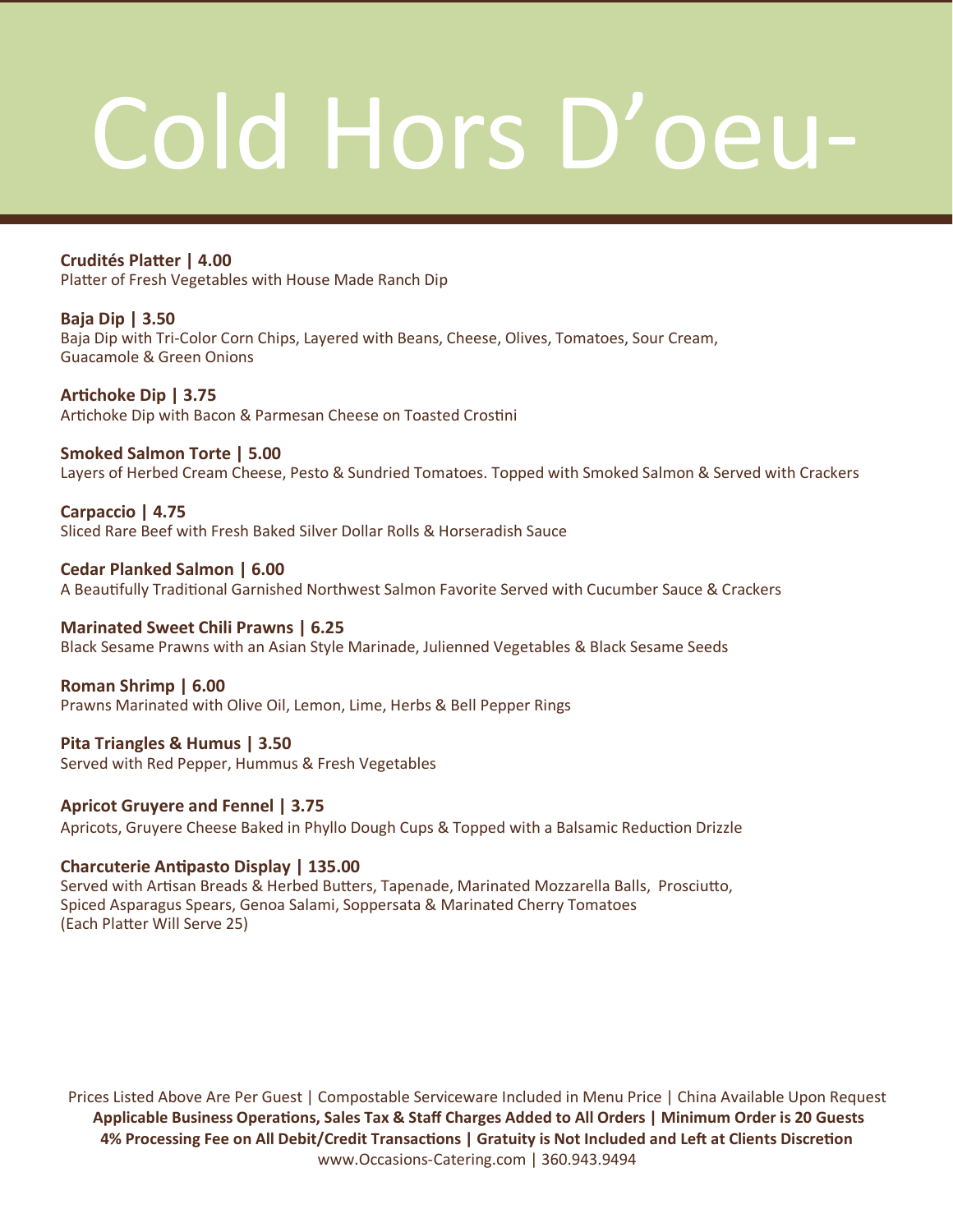## Hot Hors D'oeu-

### **Bacon Wrapped Chicken Bites | 4.50**

Chicken Bites Sprinkled with Finely Chopped Serrano Peppers Rolled Up with Softened Cream Cheese & Wrapped with Bacon

### **Rosemary Ranch Chicken Kabobs | 5.00**

Marinated Chicken with Olive Oil, Ranch Dressing, Worcester Sauce, Minced Rosemary, White Vinegar, White Sugar, Lemon Juice, Salt & Pepper. Grilled to Tenderness

### **Grilled Asparagus | 4.50**

Grilled Asparagus Wrapped with Prosciutto & Sliced Mozzarella

### **Bourbon Brown Sugar Chicken Kabobs | 5.25**

Grilled Chicken Marinated in Kentucky Bourbon, Brown Sugar & White Wine Vinegar with Red & Green Peppers

### **Stuffed Baby Red Potatoes with Bacon Crumbles | 4.50**

Baby Red Potatoes Brushed with Olive Oil, Sea Salt & Bacon Crumbles Then Broiled

### **Cocktail Meatballs | 3.50**

Beef Meatballs Sautéed in Occasions House Made BBQ Sauce, Maui Style Sauce or Teriyaki Sauce

### **Bacon Wrapped Shrimp | 5.00**

Grilled Shrimp Wrapped With Bacon , Black Pepper, Garlic, Paprika, Fresh Thyme & Olive Oil

### **Retro Pigs in a Blanket | 3.00**

Mini All Beef Franks Wrapped in Puff Pastry Served with Three Choices of Mustards

### **Savory Baked Brie | 105.00**

French Brie Cheese with Mushrooms & Caramelized Onions Encased In A Puff Pastry & Baked Until Golden Brown. Served With A Cracker Assortment. *Serves 40-50 Guests*

### **Apricot Baked Brie | 105.00**

French Brie Cheese with Apricots & Almonds, Encased in a Flakey Pastry Dough Served with a Cracker Assortment *Serves 40-50 Guests*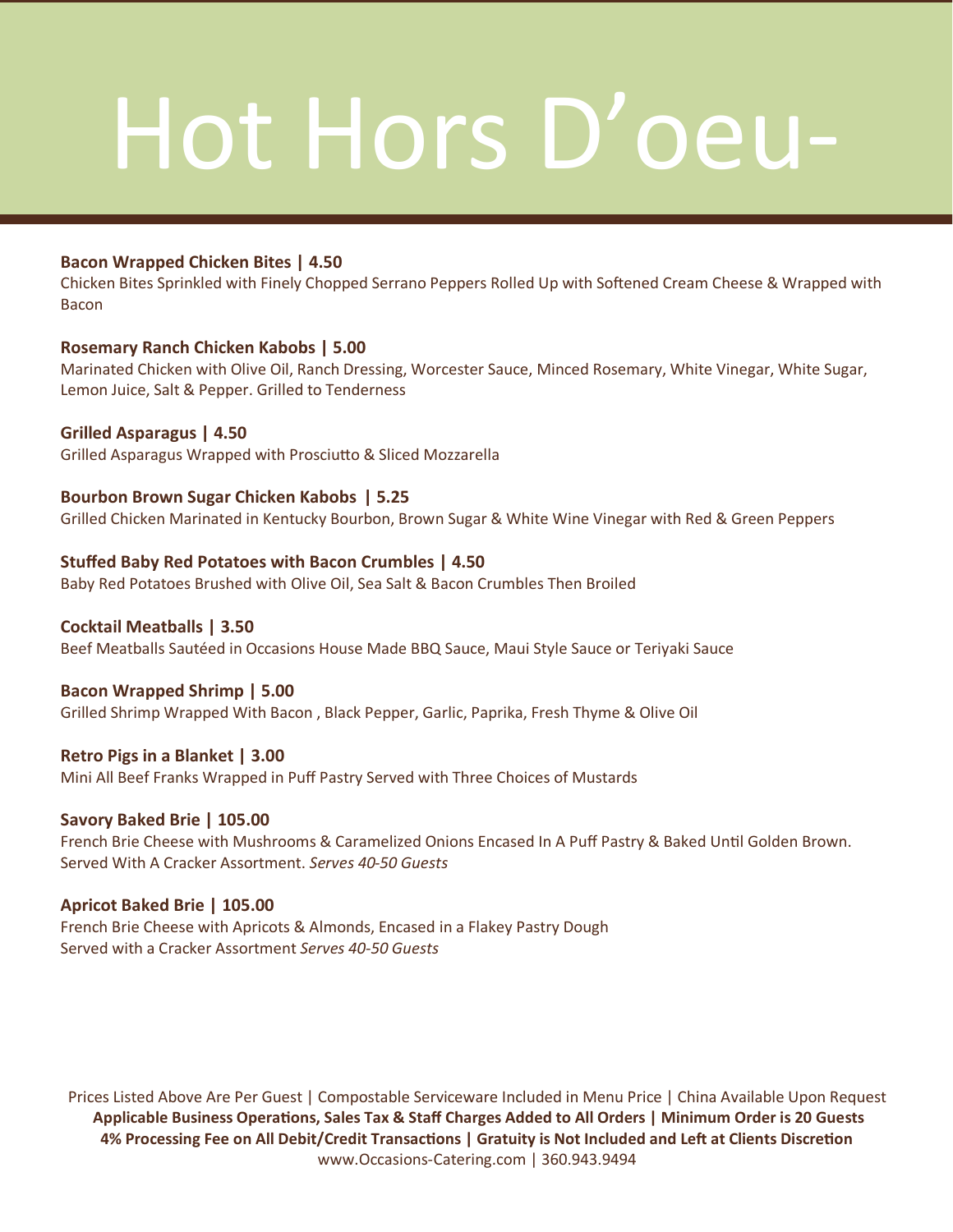## Hot Hors D'oeu-

### **Baby Red Potatoes with Herbed Cheese | 4.50**

Baby Red Potatoes Steamed Till Tender, Halved & Filled with Herbs & Cheese

**Stuffed Mushrooms | 4.00** Bite Size Mushrooms Served with Herbed Cream Cheese & Spinach

**Baked Beef Wellington Bites | 5.25** Savory Beef Tenderloin Wrapped in a French Style Pastry & Drizzled with Balsamic

**Trio Sausage Bites | 3.25** Italian Sausage, Bratwurst & Bockwurst German Sausages Served with Honey Dijon Dipping Sauce

**Spanakopita | 3.75** Greek Filled Phyllo Triangles of Spinach, Pine Nuts & Feta Served with Tzatziki Dipping Sauce

**Bacon Wrapped Red Potato | 4.00** Red Potato Wedge Wrapped with Bacon

**Hawaiian Kahlua Pork Sliders | 6.25** Pulled Pork with Pineapple Kahlua BBQ Sauce on a Slider Bun

**Marinated Beef Satay Skewer with Azeka Dipping Sauce | 5.25**

**Thai Chicken Skewer with Peanut Dipping Sauce | 5.25**

**Honey Roasted Garlic Chicken Skewer with Honey Roasted Garlic Sauce | 5.25**

**Chicken Tenderloin, Sweet Peppers & Fiery Jalapeno Cheese Skewer | 5.50**

**Four Prawn Skewers with Red Chili Sauce | 6.50**

**Teriyaki Salmon Skewers | 6.50**

**Bacon Wrapped Shrimp Skewer Marinated with Garlic, Paprika, Fresh Thyme & Olive Oil | 5.50**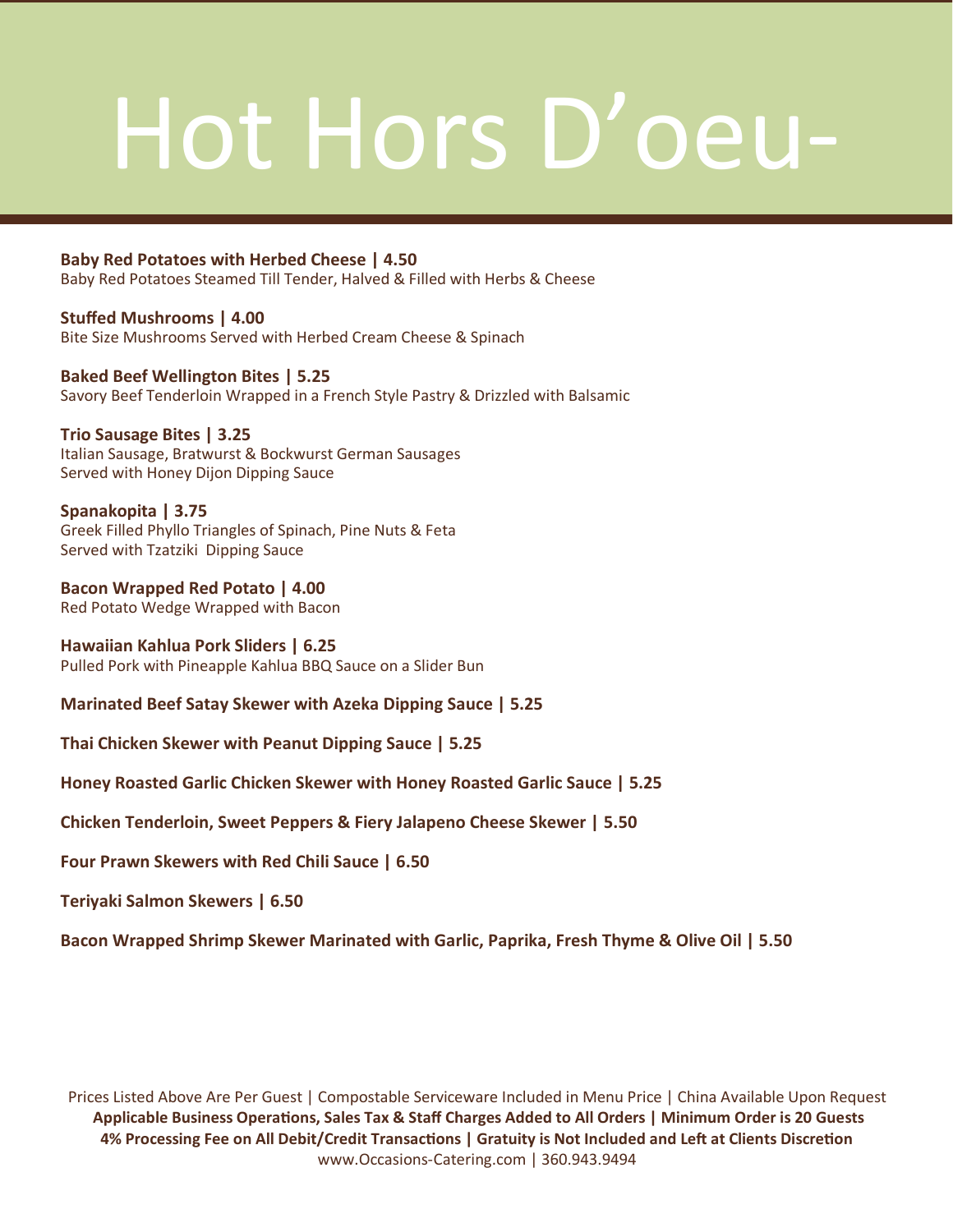### **All Dinners May Be Served Buffet, Family Style or Plated**

### **Pasta Dinner**

### **Hors d'oeuvres (Choose One)**

Vegetable Display with Ranch Dip Tomato & Balsamic on Crostini Fresh Seasonal Fruit Platter

**Salad (Choose One)** Tossed Green Salad With Ranch & Balsamic

O<sub>D</sub> Classic Caesar Salad

### **Entrée**

Selections of Penne & Bow Tie With Choice of Artichoke-Basil, Feta & Bacon Cream, Marinara, Alfredo or Tomato Pesto Cream Sauces (Choose 3 Sauces) Topped with Parmesan Cheese, Chopped Tomatoes & Fresh Basil

*Dinner includes Garlic Bread or Fresh Baked Rolls with Butter Regular & Lemon Ice Water*  **22.25**

### **Add your toppers:**

Grilled Chicken 4.25 Italian Sausage 4.25 Roasted Vegetables 4.25 Meat Balls 4.25

### **Italian Dinner**

**Hors d'oeuvres (Choose One)**  Vegetable Display with Ranch Bruschetta with Tomato & Mozzarella Tomato, Avocado, Olives & Basil on Crostini

**Salad (Choose One)** Tossed Green Salad with Ranch & Balsamic O<sub>D</sub> Classic Caesar Salad

**Entrée (Choose Two)** 

Chicken Breast with Wine & Herbs Chicken Marsala Chicken Parmigiano Baron of Beef *(Minimum Guest Count of 50)*  Eggplant Parmesan

### **Accompaniments (Choose One)**

Seasonal Roasted Vegetables Fettuccine *Served with Tomatoes, Olive Oil, Pesto Garlic, Basil & Fresh Herbs* Seasoned Green Beans Almandine Herb Roasted Red Potatoes

*Dinner includes Garlic Bread or Rolls with Butter Regular & Lemon Ice Water*  **24.75**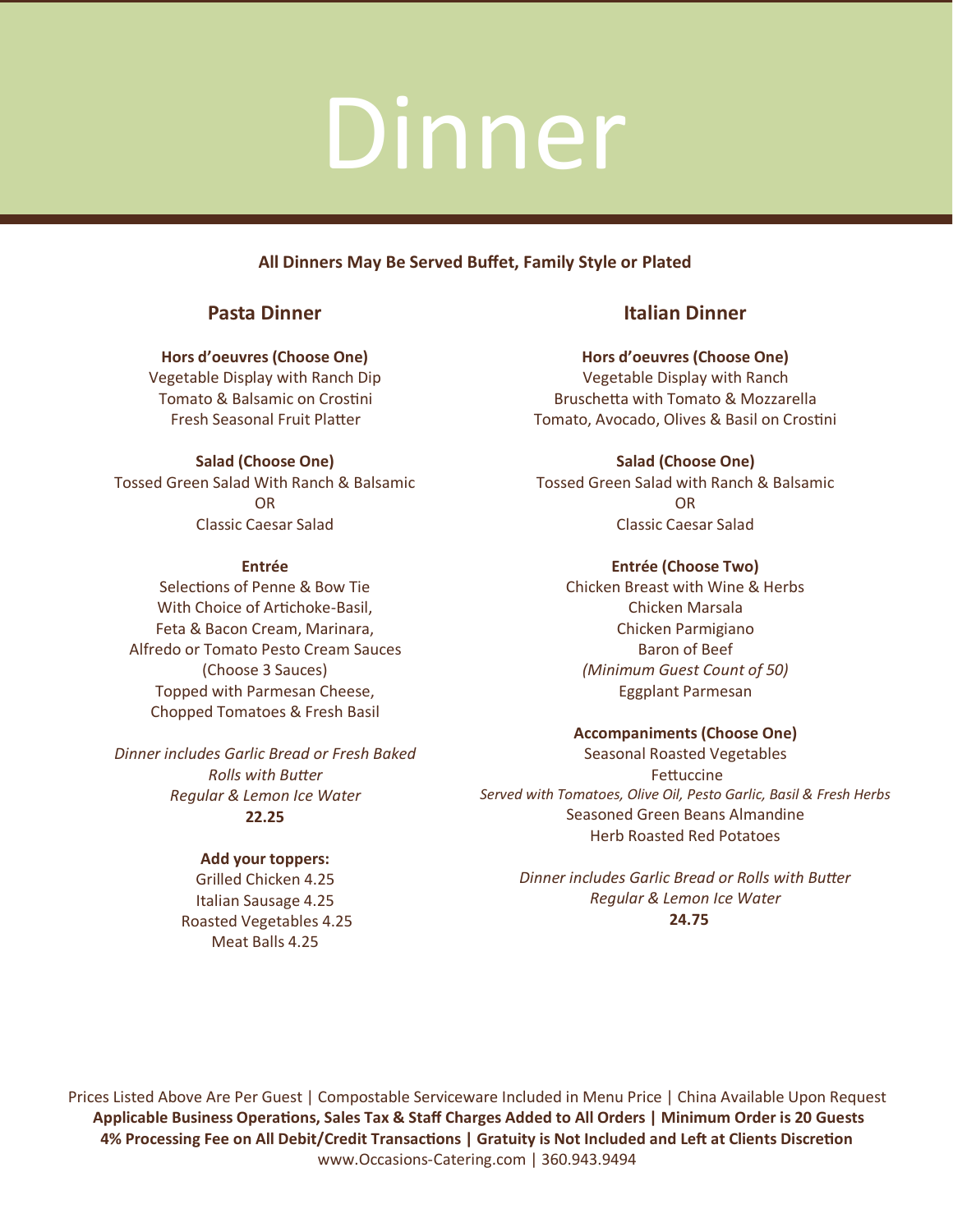### **All Dinners May Be Served Buffet, Family Style or Plated**

### **Country Dinner Menu**

**Hors d'oeuvres (Choose One)** Fresh Vegetable Display with Ranch Dip Artichoke Dip Served with Crostini's Fresh Fruit Mini Kabobs

### **Salad (Choose One)**

Classic Caesar Salad Tossed Green Salad with Ranch & Balsamic Dressings Italian Pasta Salad

### **Entrée (Choose Two)**

Bourbon Brown Sugar Drizzled Chicken Blackberry BBQ Chicken Marinated Turkey Steaks with Brown Sugar Mustard Drizzle Sliced Beef Brisket Baron of Beef *(Minimum Guest Count of 50)*

### **Accompaniments (Choose Two)**

Baked Sweet Potatoes *Served with Bacon, Sea Salt, Black Pepper, Onion, Serrano Chiles & Chives* Three Cheese Scalloped Potatoes Mashed Potatoes & Gravy Macaroni & Cougar Gold Cheese Bacon Wrapped Green Beans

*Dinner Includes House Made Cornbread with Butter & Honey or Fresh Baked Rolls with Butter Regular & Lemon Ice Water* **27.50**

### **Tex Mex**

**Hors d'oeuvres (Choose One)**  Baja Dip with Corn Chips Chips and Salsa Fresh Seasonal Fruit Platter

### **Salad (Choose One)**

Black Bean Salad, Corn, Avocado, Red Pepper & Red Onion Tossed with a Cilantro Lime Vinaigrette OR Tossed Green Salad with Crunchy Tortilla Strips, Cheddar Cheese, Green Onion & Black Olives with Arracheras & Chipotle Ranch Dressings

### **Entrée (Choose Two)**

Green Chile Chicken Enchiladas in a Creamy White Enchilada Sauce Chicken, Beef or Cheese Enchiladas in a Red Sauce Carne Asada with Flour Tortillas Seasoned Chicken or Beef Tacos with Hard or Soft Tortillas

> **Accompaniments (Choose Two)** Green Chile Rice Refried or Black Beans Spanish Style Rice

*Dinner Includes House Made Green Chile Cornbread Or Fresh Backed Rolls with Butter Regular & Lemon Ice Water*  **27.50**

\*Served with Choice of Toppings: Sour Cream, Onions Black Olives, Cheddar Cheese, Tomatoes & Guacamole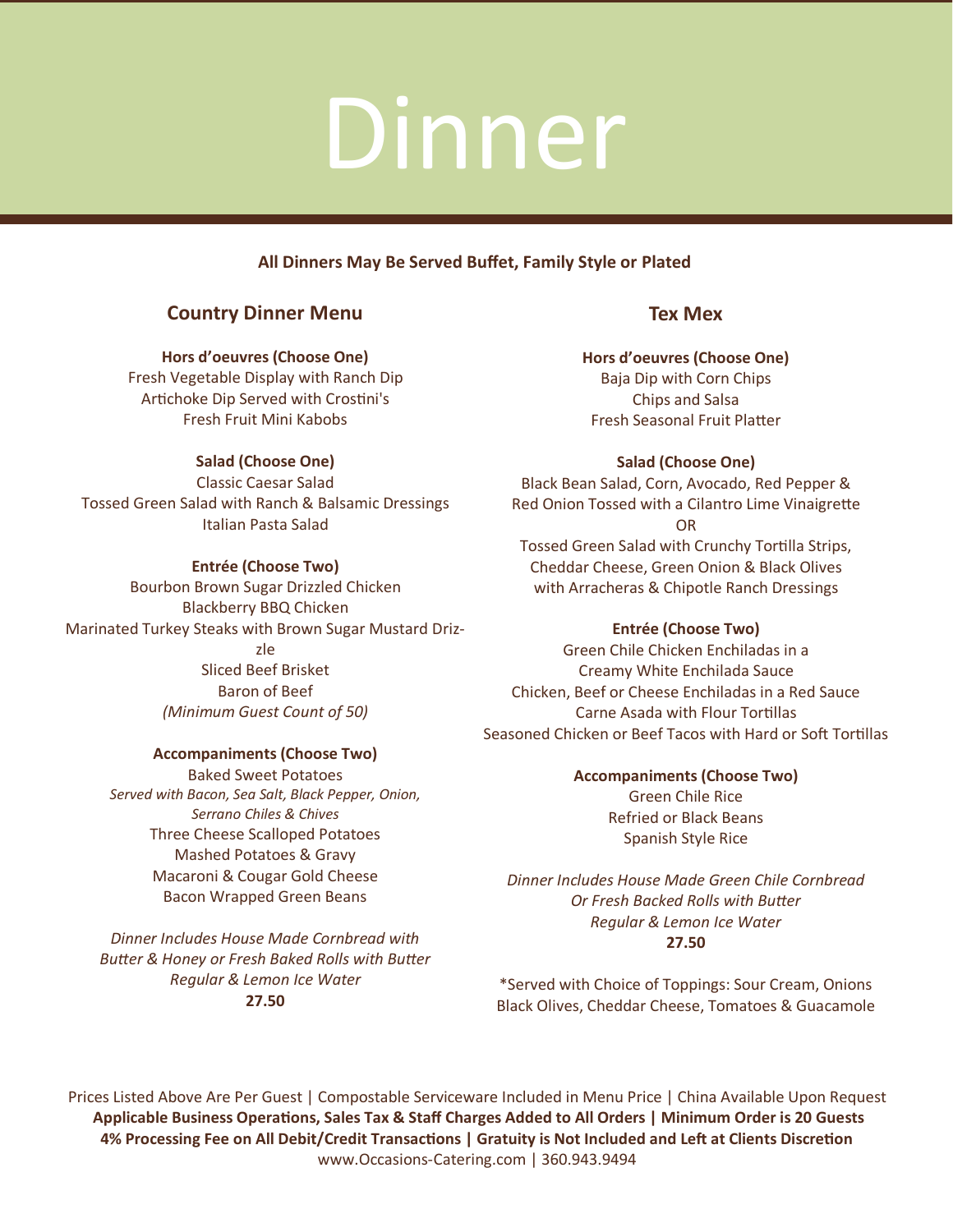### **All Dinners May Be Served Buffet, Family Style or Plated**

### **Tropical Dinner**

### **Hors d'oeuvres (Choose One)**

Tropical Chilled Prawns with Pineapple Mango Relish Shrimp Served On Ice with Cocktail Sauce, Cilantro Aioli & Vodka Crème Dip Tropical Fruit Platter

### **Salad (Choose One)**

Fresh Tossed Green Salad with Ranch & Hawaiian Ginger Soy Dressings OR Cabbage & Ramen Noodles Tossed with a Sesame Seed Vinaigrette

### **Entrée (Choose Two)**

Grilled Teriyaki Skirt Steak Grilled Chicken with Mango Salsa Topper Jerk Rubbed Pork Tenderloin Grilled Tilapia with Pineapple Mango Relish

### **Accompaniments (Choose Two)**

Seasoned Steamed Vegetables Steamed Jasmine or Coconut Rice Lemon Sesame Asparagus

*Dinner includes Fresh Baked Rolls or Hawaiian Sweet Rolls with Butter Regular & Lemon Ice Water*  **34.25**

### **Mediterranean Dinner**

### **Hors d'oeuvres (Choose Two)**

Caprese Skewers with Balsamic Drizzle Bruschetta with Tomato & Mozzarella **(Or Choose)** *Charcuterie Platter* 

Artisan Breads & Herbed Butters, Tapenade, Marinated Fresh Mozzarella Balls, Prosciutto, Genoa Salami, Soppressata & Marinated Cherry Tomatoes

**Salad (Choose One)** 

Tossed Green Salad with Ranch & Balsamic Dressings OR Chopped Greek Salad with Tomatoes, Cucumber, Onion &

Feta. Tossed in an Olive Oil Dressing OR Orzo Salad ,Tender Orzo, Tomatoes, Feta & Basil

Tossed in a Sun Dried Tomato Vinaigrette

### **Entrée (Choose Two)**

Mediterranean Chicken *Sautéed Chicken in Tomatoes, Olives, White Wine, Garlic & Herb Sauce* Lemon Herb Grilled Salmon with Capers Grilled Flank Steak with Blue Cheese Topper Stuffed Portabella Mushroom

### **Accompaniments (Choose Two)**

Oregano Roasted Red Potatoes Topped with Feta Cheese Lemon Pepper Cous Cous with Seasonal Vegetables Lemon Zested Rice Pilaf Roasted Seasonal Vegetables

*Dinner includes Artisan Breads with Garlic Butter, Pita or Focaccia Bread*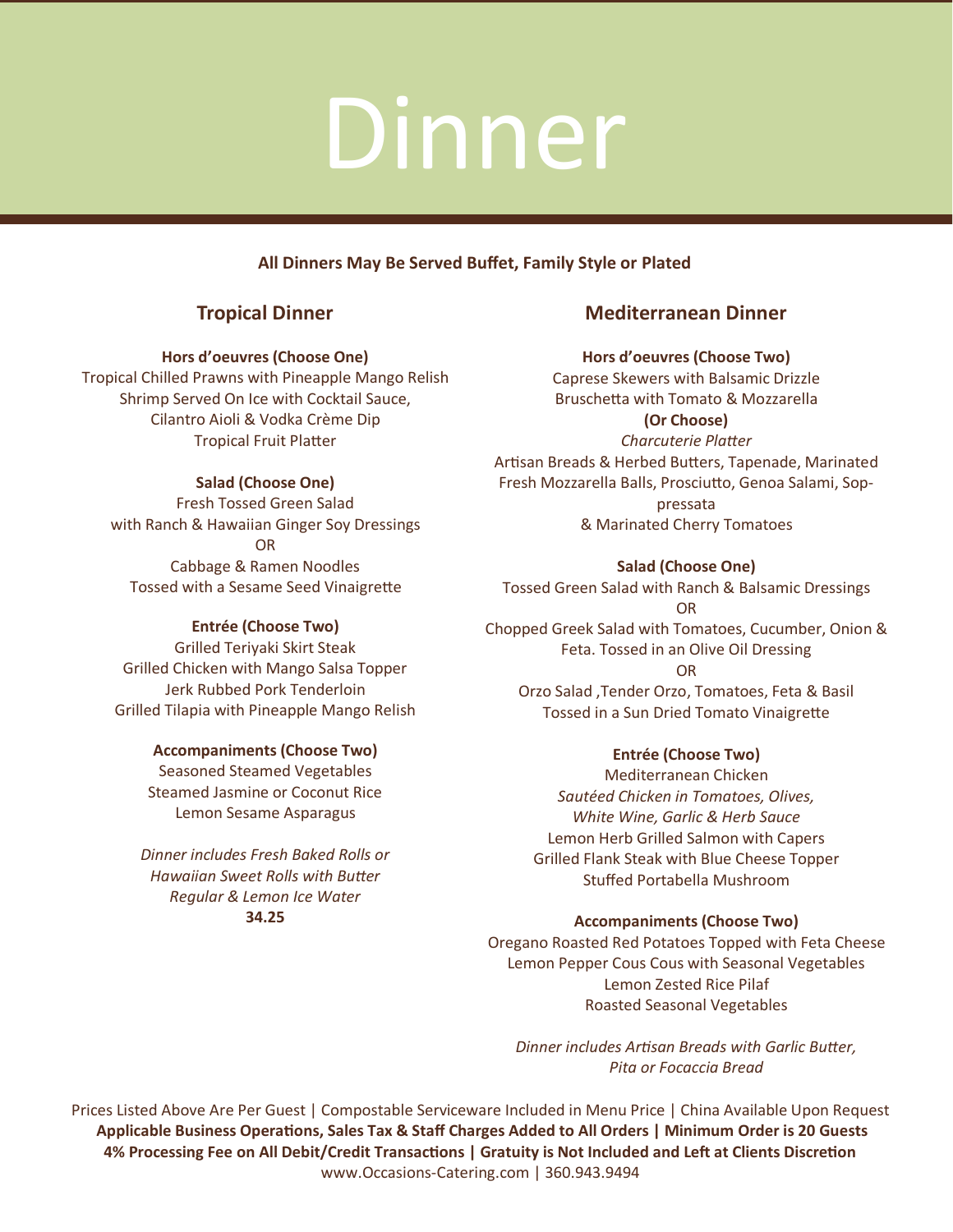### **All Dinners May Be Served Buffet, Family Style or Plated**

### **Dinner in the Northwest**

**Hors d'oeuvres (Choose One)**  Fresh Fruit & Cheese Display with Crackers, Olives & Nuts Northwest Smoked Salmon Spread on Crostini *Charcuterie Platter*  Artisan Breads & Herbed Butters, Tapenade, Marinated Fresh Mozzarella Balls, Prosciutto, Genoa Salami, Soppressata & Marinated Cherry Tomatoes

### **Salad (Choose One)**

Fresh Greens with Dried Cranberries or Strawberries, Candied Walnuts, Gorgonzola & Balsamic Vinaigrette OR Fresh Spinach with Strawberries, Candied Walnuts, Gorgonzola & Poppy Seed Dressing

> **Entrée (Choose Two)**  Pork Loin with Spicy Pear Sauce Grilled Flank Steak with Mushroom Demi Glaze or Chimichurri Sauce Northwood's Seasoned Grilled Salmon Rosemary Walnut Chicken with Feta & Green Onions Chicken Dijon *Pearl Onions, Artichoke Hearts, Mushrooms in a Dijon Mustard Cream Sauce*  Stuffed Portabella Mushroom or Stuffed Bell Peppers Prime Rib *Minimum Guest Count of 50*

### **Accompaniments (Choose One)**

Asparagus & Pancetta Green Bean Bundles Wrapped in Bacon Baked Sweet Potatoes with Bacon *Bacon, Sea Salt, Black Pepper, Onions, Serrano Chiles and Chives Topped with Banana Sour Cream* Lemon Pepper Cous Cous with Seasonal Vegetables **(Choose One)** 

Rice Pilaf, Seasoned Green Beans, Lemon Glazed Carrots, or Herb Roasted Red Potatoes

*Dinner includes Artisan Breads with Fruited & Herbed Butters or Fresh Baked Rolls Regular & Lemon Ice Water*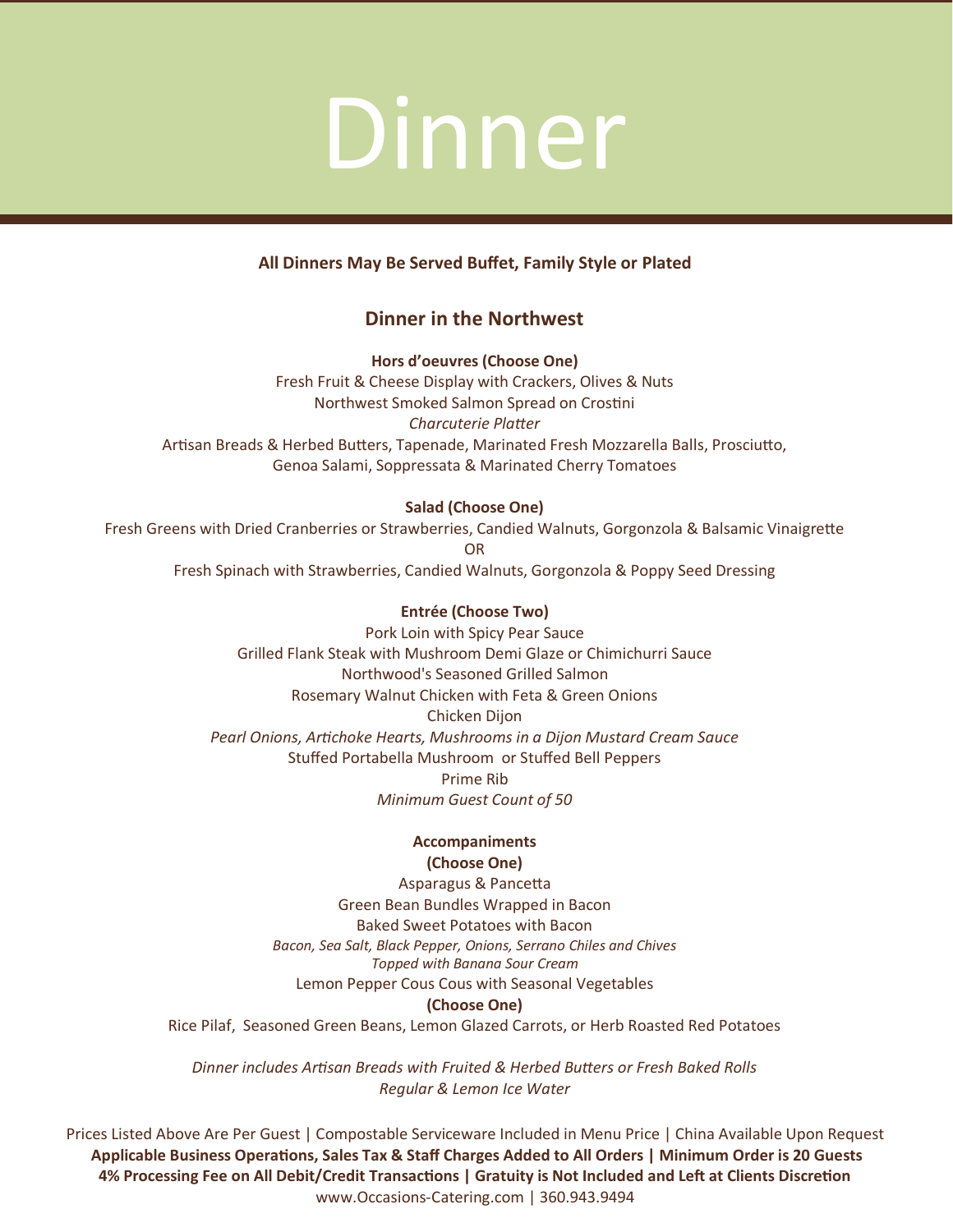## Side Dishes

**Asparagus & Pancetta | 4.75 Bacon Wrapped Green Beans | 4.75 Baked Potato with Butter, Sour Cream, Chives, Bacon Bits & Cheddar Cheese | 3.75 Baked Beans | 3.00 Black or Refried Beans & Rice | 3.00 Cider Glazed Roasted Vegetables | 4.00 Fettuccine Served with Tomatoes, Olive Oil, Pesto Garlic, Basil, & Fresh Herbs | 5.25 Garlic Mashed Potatoes with Yukon Gold & Heavy Cream | 3.75 Glazed Fennel Carrots | 4.00 Green Bean Almondine | 4.00 Hasselback Potatoes | 3.75 Herb Roasted Red Potatoes | 3.75 Honey Roasted Carrots | 4.00 House Made Stuffing | 4.50 Lemon Glazed Carrots | 4.00 Lemon Zested Rice Pilaf | 4.50 Lemon-Pepper Cous Cous with Seasonal Vegetables | 4.75 Lemon-Sesame Asparagus | 4.50 Macaroni & Cougar Gold Cheese | 5.50 Mashed Ginger Sweet Potatoes | 4.50 Mashed Potatoes with Gravy | 4.00 Mushroom Risotto | 4.25 Rice Pilaf | 3.75 Roasted Red Potatoes Seasoned with Cajun Spices or Truffle Oil & Sea Salt | 4.00 Seasonal Roasted Vegetables | 3.75 Seasoned Green Beans | 4.00 Spanish Rice | 3.25 Sweet Potatoes with Bacon, Onions, Serrano Chiles & Chives. Topped with Banana Sour Cream | 5.50 Three Cheese Scalloped Potatoes | 4.00**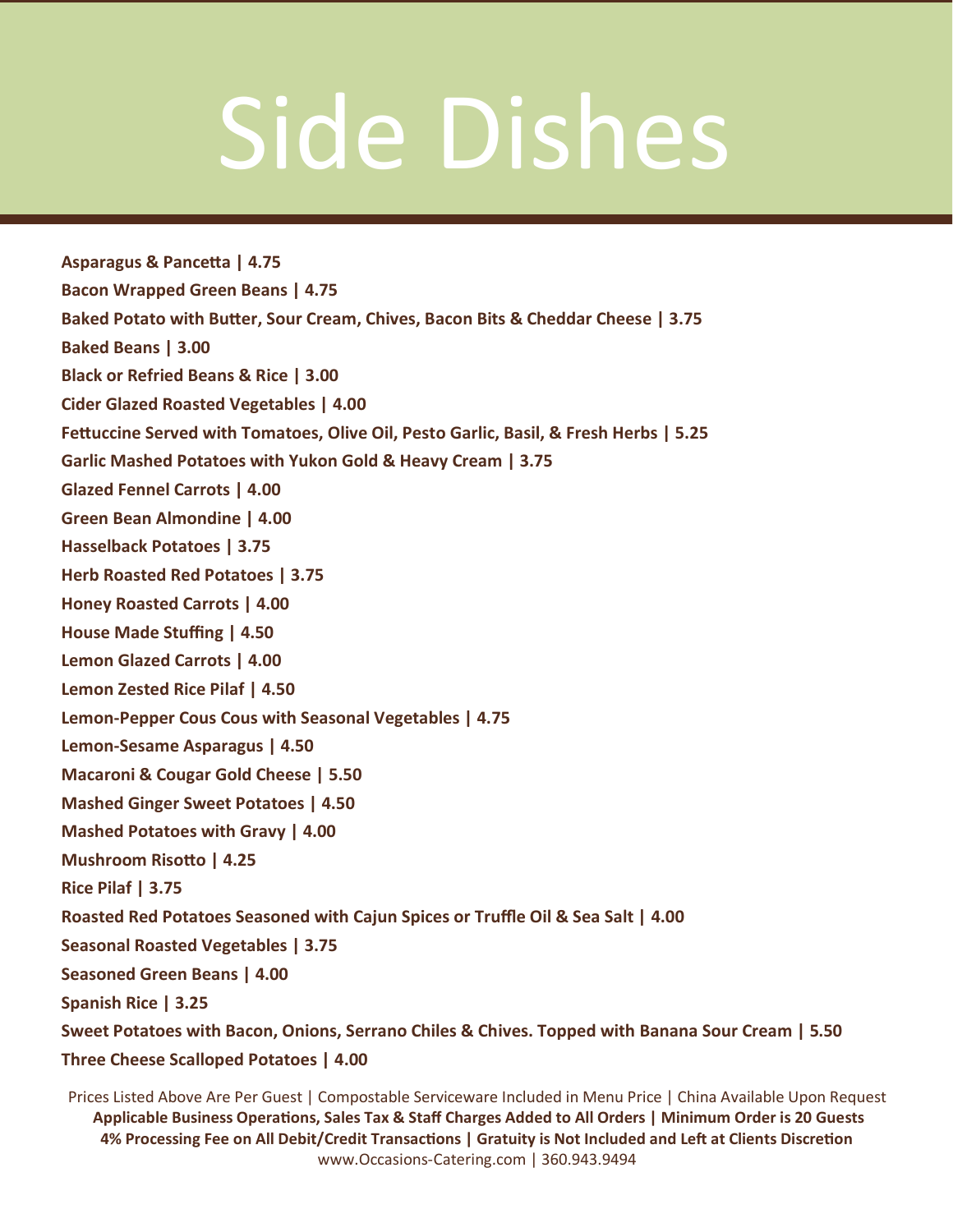### Stations

### **Give Your Guests An Interactive & Unique Dining Experience With Our Stations Menus!**

### **Pasta Bar**

**Your Guests Can Choose from a Selection Of :**

Penne, Bow Tie & Squash Ravioli *(Gluten Free Penne Add 2.50)*

**With Their Choice Of:** Artichoke-Basil, Feta & Bacon Cream , Marinara, Alfredo or Tomato Pesto Cream Sauce (Choose 3)

Topped with Parmesan Cheese, Chopped Tomatoes & Fresh Basil **16.50**

### **Add Your Choice of the Following Toppers:**

Grilled Chicken 4.00 | Italian Sausage 4.00 | Roasted Vegetables 3.75 Meat Balls 4.00 | Prawns & Roasted Red Peppers 8.75

### **Baked Potato Bar**

**Unwrap Your Foil Baked Russet Potato & Add Your Choice of the Following Toppers:** Sour Cream, Apple Wood Bacon Bits, Green Onion, Herbed Butter, Cheddar Cheese, Blue Cheese, Salsa & Franks Hot Sauce Add Chili 3.25

**12.50**

### **Burger Bar**

**Top Your Fresh Baked Bun With Your Choice of Meat:** 1/3 Angus Chopped Steak Patty or Grilled Chicken (Boca Burger Available)

### **Choice of Toppings:**

Lettuce, Tomato, Swiss, Cheddar, Monterey Jack & Blue Cheese, Ketchup, Mustard, Mayo, Pesto Mayo, Goop Sauce, Onions & Pickles Add Applewood Smoked Bacon 4.00

### **14.25**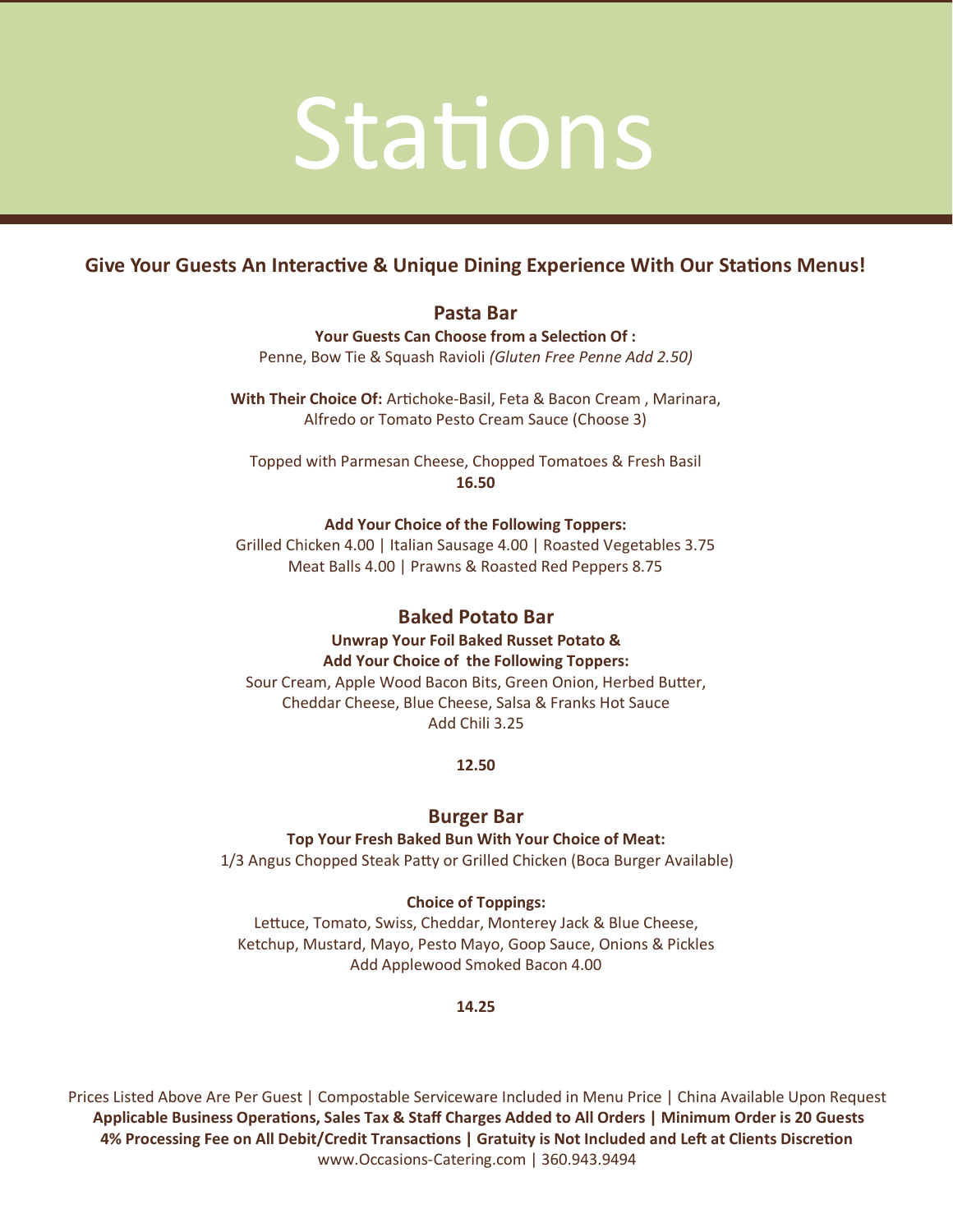### Stations

### **Mashtini Bar**

**Start with Our Creamy Mashed Yukon Potatoes**  Our Culinary Staff Will Present Your Guests Savory Mashed Yukon Potatoes in a Martini Glass Additions for Your Guests to Select From: Lobster Cream, Basil Pesto & Cabernet Sauces Sour Cream, Bacon Bits, Chives, Cheddar Cheese & Fried French Onions **14.25**

### **Mexican Fiesta Bar**

**Enjoy Flour Tortillas & Hard Shell Tacos** 

Filled with Seasoned Ground Beef, Chicken, Chorizo, Soy Chorizo, or Lime Grilled Tilapia (Choose Two) Round Out The Dish with Fresh Cilantro, Olives, Cheeses, Marinated Cabbage, Chopped Lettuce, Sour Cream, Fresh Salsa, Onions & Guacamole **16.50** Add Black Beans or Refried Beans and Rice to make it a meal | *4.00*

### **Hot Skewer Bar**

Marinated Beef Satay with Azeka Dipping Sauce **5.25** (2 pp) Thai Chicken with Peanut Dipping Sauce **5.25** (2 pp) Honey Roasted Garlic Chicken with Honey Roasted Garlic Sauce **5.25** (2 pp) Chicken Tenderloin, Sweet Peppers, & Fiery Jalapeno Cheese **6.25** (2 pp) Four Prawn Skewers with Red Chili Sauce **7.35** (1 pp) Bacon Wrapped Shrimp Marinated with Garlic, Paprika, Fresh Thyme & Olive Oil. **5.25** (3PP)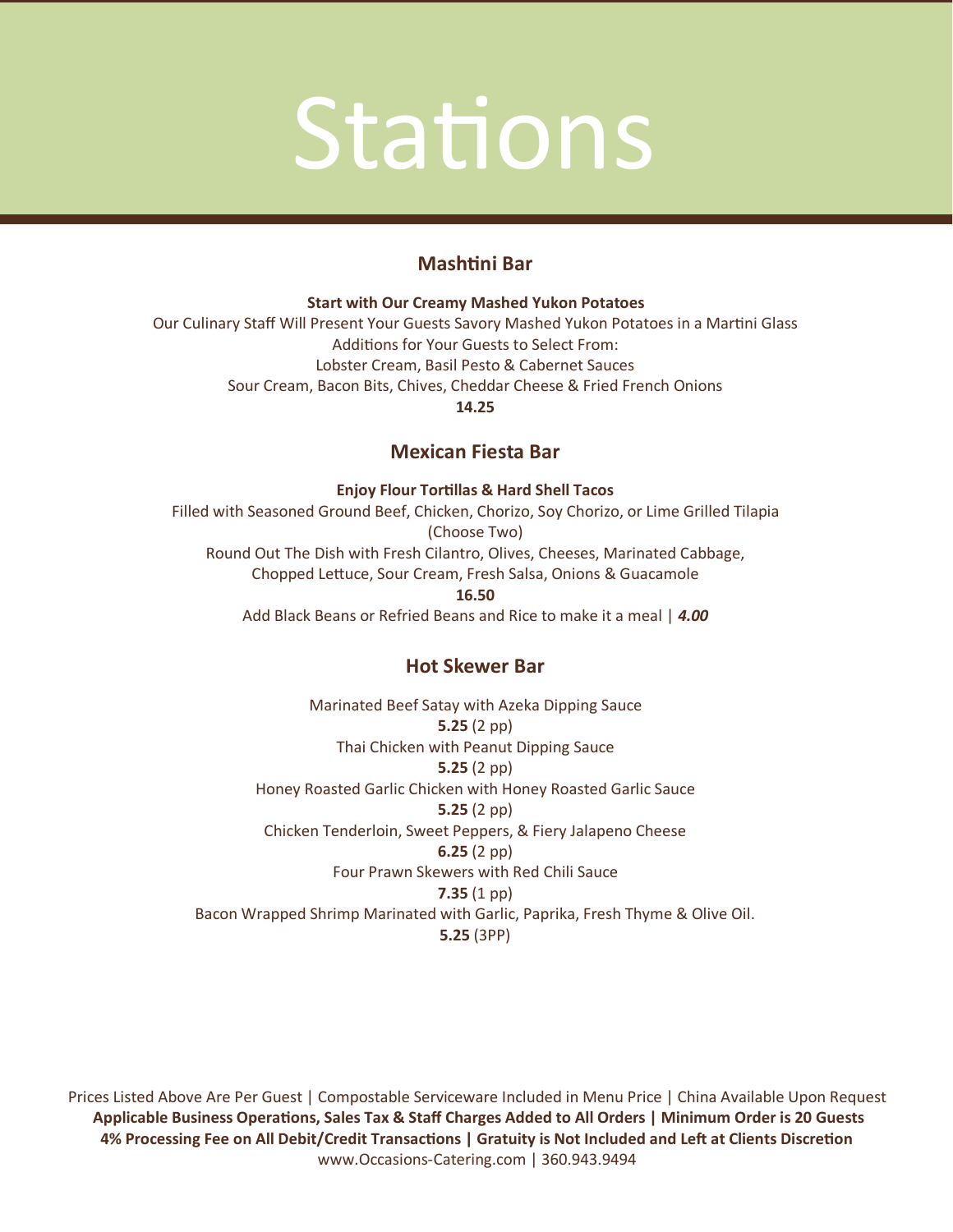### **Stations**

### **Macaroni & Cheese Bar**

**Cougar Gold Cheese Blend Macaroni**  With Your Topping Choices of Beef Chorizo or Soy Chorizo, Parmesan & Herb Toasted Bread Crumbs Ham, Bacon & Franks Hot Sauce **16.50**

### **Salad Bar**

**Guest Select** Spinach, Romaine or Mixed Greens

### **Create**

Strawberries ,Cherry Tomatoes, Candied Walnuts, Cucumbers, Chopped Red Onions, Feta, Cheddar Cheese, Kalamata & Black Olives, Bacon Bits, Pepperoncini's, Sliced Hard–Boiled Eggs & Croutons

### **Top It Off With**

Ranch, Blue Cheese, Poppy Seed, Red Wine Vinaigrette, Thousand Island, or Caesar **16.25**

Turn Into Saladtini When Served in A Martini Glass!

### **From the Sea**

Tropical Prawns with Pineapple Mango Relish Black Sesame Prawns with Asian Style Marinade Prawns, Julienned Vegetable & Black Sesame Seeds Shrimp with Cocktail Sauce, Cilantro Aioli & Vodka Cream Sauce **22.25**

\*Add Oysters on the Half Shell (Seasonal) \$5.25 each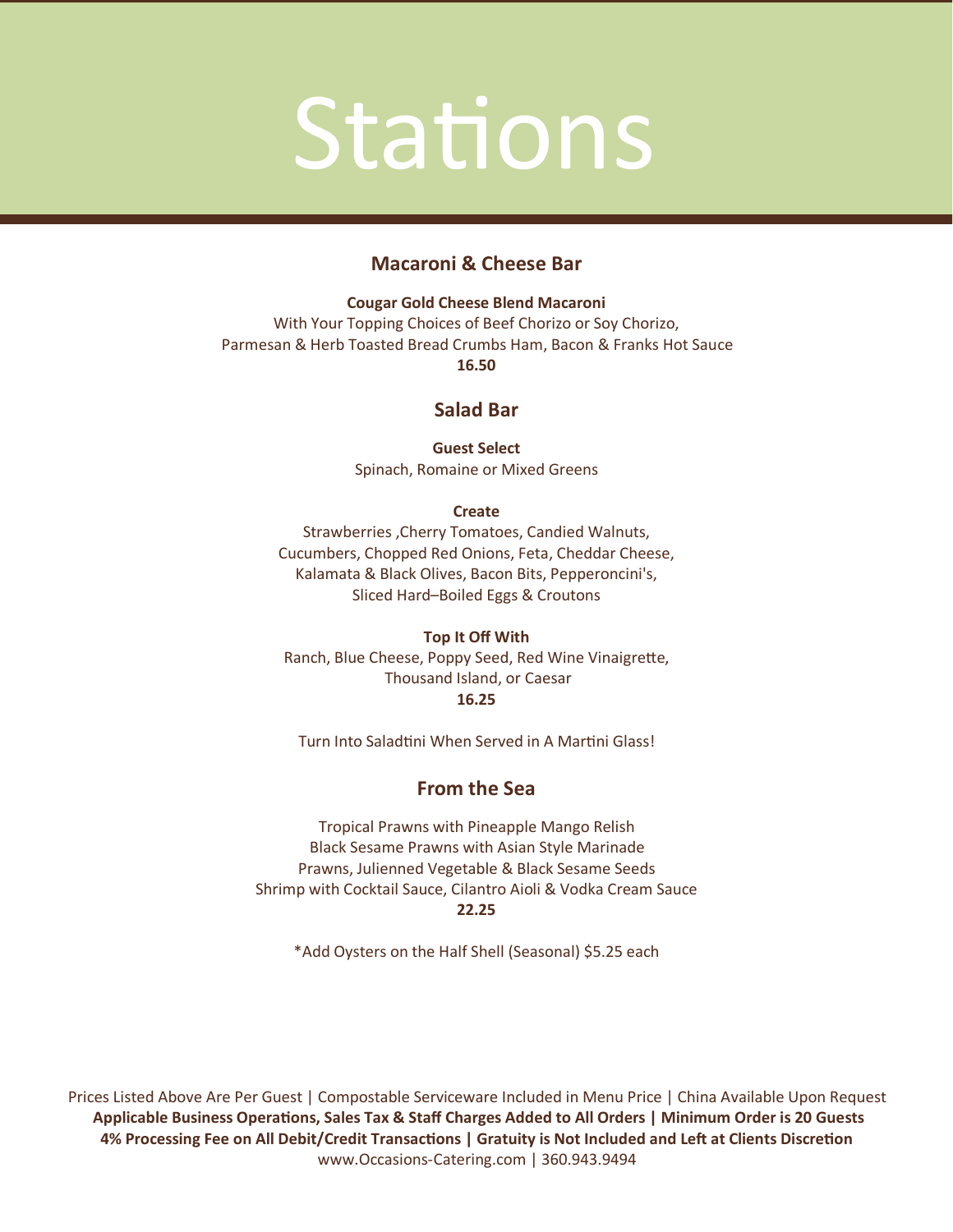### Desserts

**Apple Caramel Torte | 5.00 Apple Crisp | 4.25 Assorted Nanaimo Bars | 4.25 Blackberry Cobbler with Whipped Cream Topping | 4.50 Carrot Cake | 4.75 Cheesecake | 4.75 Chocolate Croquembouche | 10 Guests 50 | 25 Guests 80 | 50 Guest 180 | 100 Guests 275 Chocolate Dipped Strawberries | 3.75 Chocolate Hunk, Oatmeal, Peanut Butter & Sugar Cookies | 4.25 Chocolate Layer Cake | 5.00 Chocolate Torte | 5.00 Cranberry Apple Crisp with Ginger Spiced Whipped Cream | 4.75 Crème Brulee | 6.75 Dark Chocolate Truffles | 4.75 Ice Cream Bar | 5.00 Ice Cream Sundae Bar Deluxe | 7.25 Lemon Bars | 3.50 Lemon Lush | 4.25 Lemon Panna Cotta | 5.75 Lemonade Cake with Meyer Lemon Curd | 4.00 Mandarin Oranges with Dark Chocolate & Sea Salt | 3.50 Mini Cheesecake Bites | Plain 4.00 Occasions Assorted Mousse Parfait | 4.25 Occasions Chocolate Fondue Station | 6.75 Occasions Mini Sweet Tray Featuring Brownies, Lemon Bars & Cookies | 4.50 Panna Cotta with Summer Peaches & Grand Marnier | 5.75 Petits Fours | 3.50 Pumpkin Lush | 4.25 Pumpkin Pie with Whipped Cream | 4.75 S'mores Bar | Basic 7.00 | Gourmet 9.25 Strawberry Shortcake | 5.75**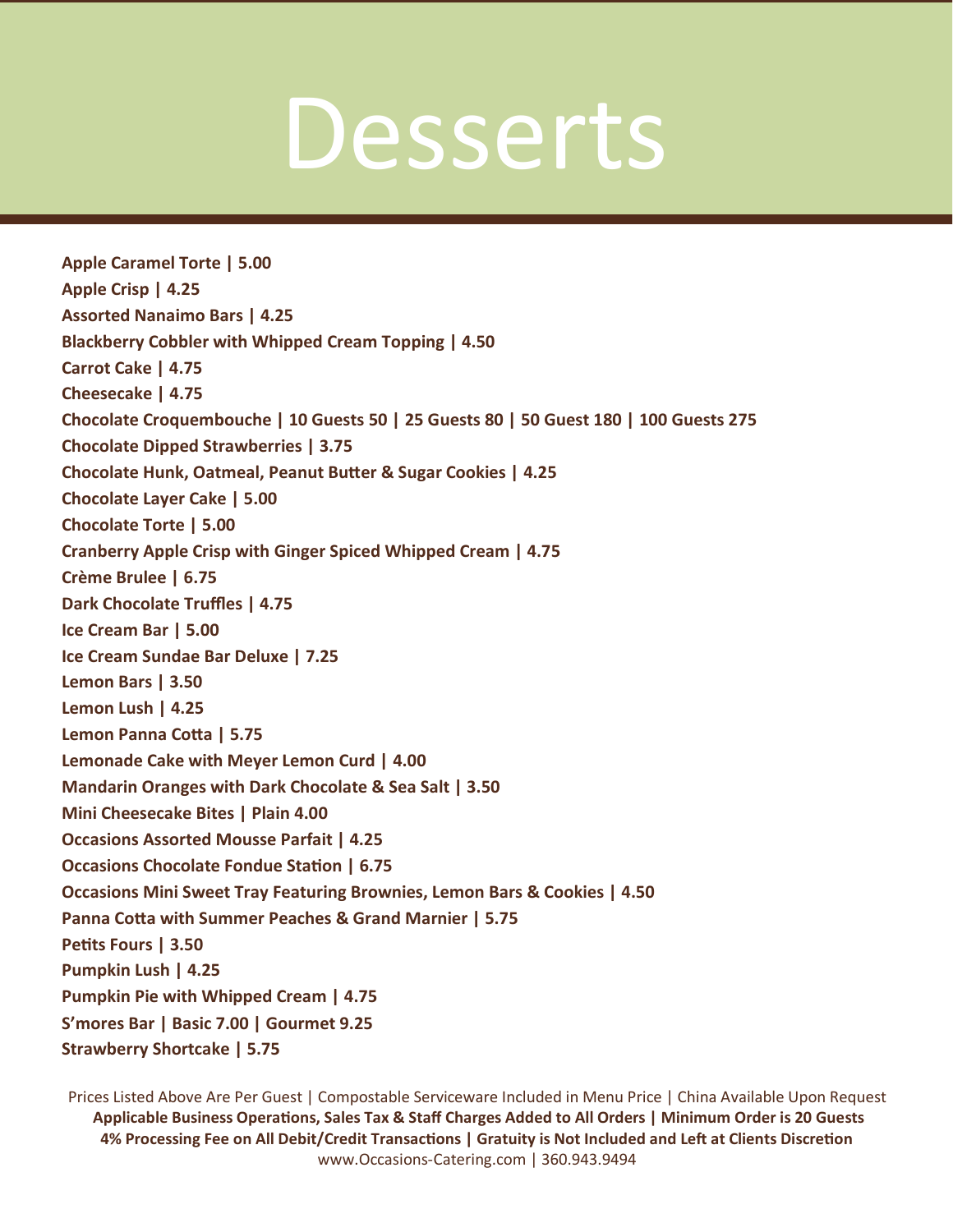### Beverages

**Apple Juice | 2.50 Assorted Bottled Juices | 2.50 Assorted Sodas (Coke, Diet Coke & Sprite) | 2.25 Assorted Sodas & Bottled Water | 2.75 Bottled Iced Tea | 3.75 Bottled Seltzer Water | 3.00 Bottled Water | 2.00 Capri Suns | 2.00 Champagne | 6.00 Citrus Infused Ice Water | 2.75 Citrus Not-So-Sweet Punch | 3.25 Cranberry Juice | 3.25 Cranberry-Mint Ice Water | 3.00 Cranberry Not-So-Sweet Punch | 3.25 Cucumber Infused Ice Water | 2.75 Fruited Ice Water | 2.75 Hot Chocolate | 2.75 Hot Chocolate Bar | 4.25 Hot Mulled Cider | 4.25 Ice Water | 0.80 Iced Tea With Lemons | 3.00 Individual Cartons 2% Milk | 2.75 Italian Soda Station | Assorted Flavors 6.25 Lemon & Regular Ice Water | 0.80 Lemonade | 3.00 Occasions Signature Blend Coffee Service with Cream, Sugars, Tea, Cider & Hot Chocolate Packets | 4.50 Orange Juice | 2.50 Sparkling Cider | 3.50 Strawberry Lemonade with Strawberry & Mint Garnish | 3.75**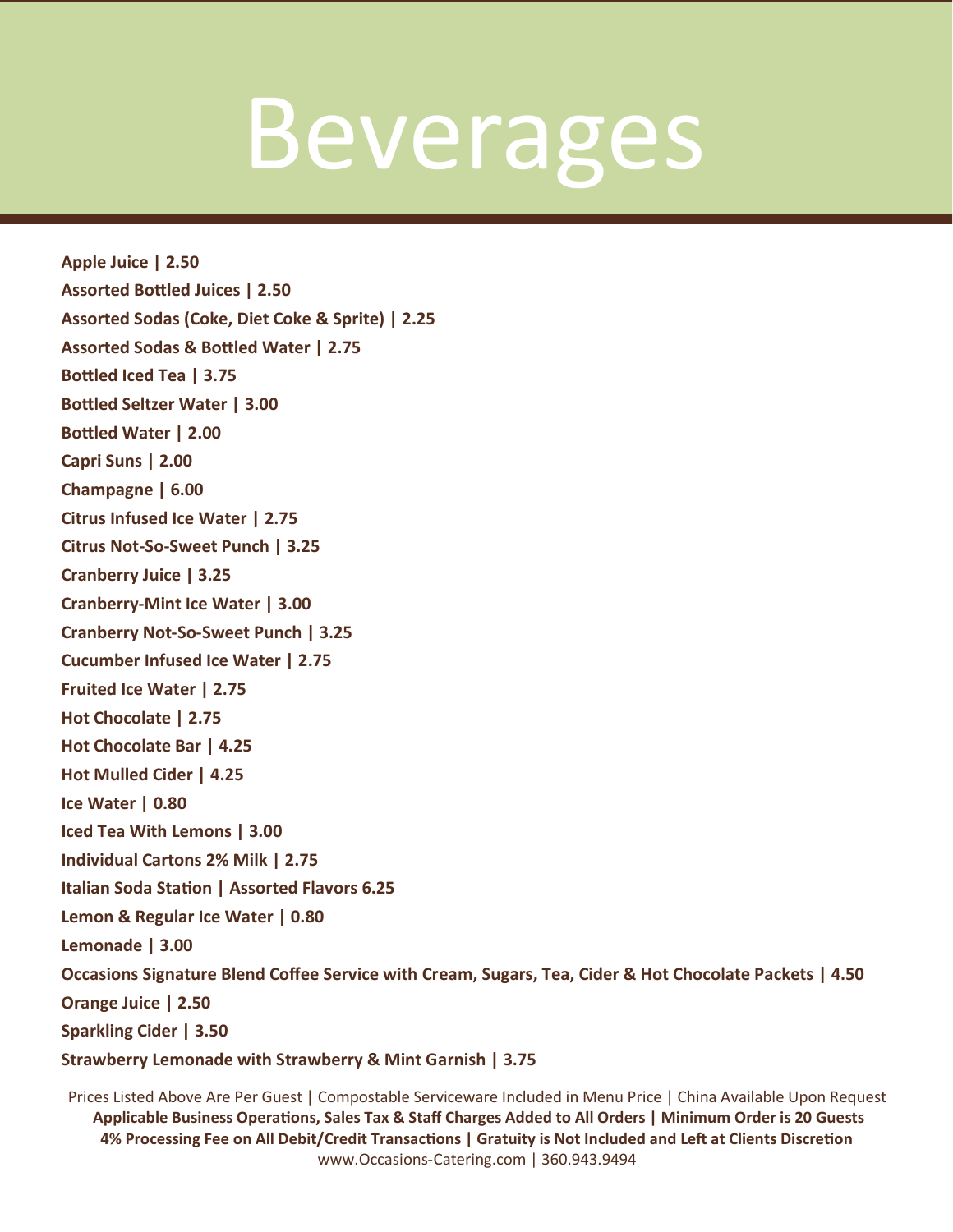### Bar Service

### **Alcohol Provided By Client**

### **Bar Service Fee**

Bar Service Fee will include bar, ice, barware and disposable beverage napkins, as well as Occasions Catering's ALCOHOL INSURANCE & LIABILITY COVERAGE. A Washington State Alcohol Server Certified Bartender is provided at an additional \$32 per hour. Specialty glassware is not included and will be charged in addition to Bar Service Fee. Please choose **Option A** or **Option B.**

### **Option A: \$4.25 Per Person**

Glassware Wine Glasses, Pilsners, Hi Ball Glasses & Champagne Flutes

### **Option B: \$2.75 Per Person**

Compostable Ware Compostable Wine Cups, Beer Cups, Beverage Cups & Champagne Cups

### **Alcohol Provided By Occasions Catering**

### **Hosted Bar: \$19.99 Per Person**

Premium Northwest Wines/Domestic, Imported & Microbrews Cocktails (Call Brands)/Assorted Soft Drinks

This price includes a 4-hour bar with the above menu. We will gladly tailor a package to meet your specific needs and budget. All hosted packages include bar, glassware, garnishes, disposable napkins, and ice. A Washington State Alcohol Server Certified Mixologist is provided at an additional \$30 per hour. *\*Add \$2.00 per person for Champagne/Cider Toast and \$2.00 per person for premium cocktails*

### **No Host (Cash) Bar: \$450.00 Deposit**

No Host bars include a variety of premium wines, import micro and domestic beers, cocktails and assorted soft drinks. Champagne toasts are available upon request.

All prices include glassware, disposable beverage napkins, garnishes, and ice. A Washington State Alcohol Server Certified Mixologist is proved at an additional \$32 per hour.

A \$450 deposit is required to reserve a No Host Bar. The bar sales must be at least \$800 to have the bar fee waived.